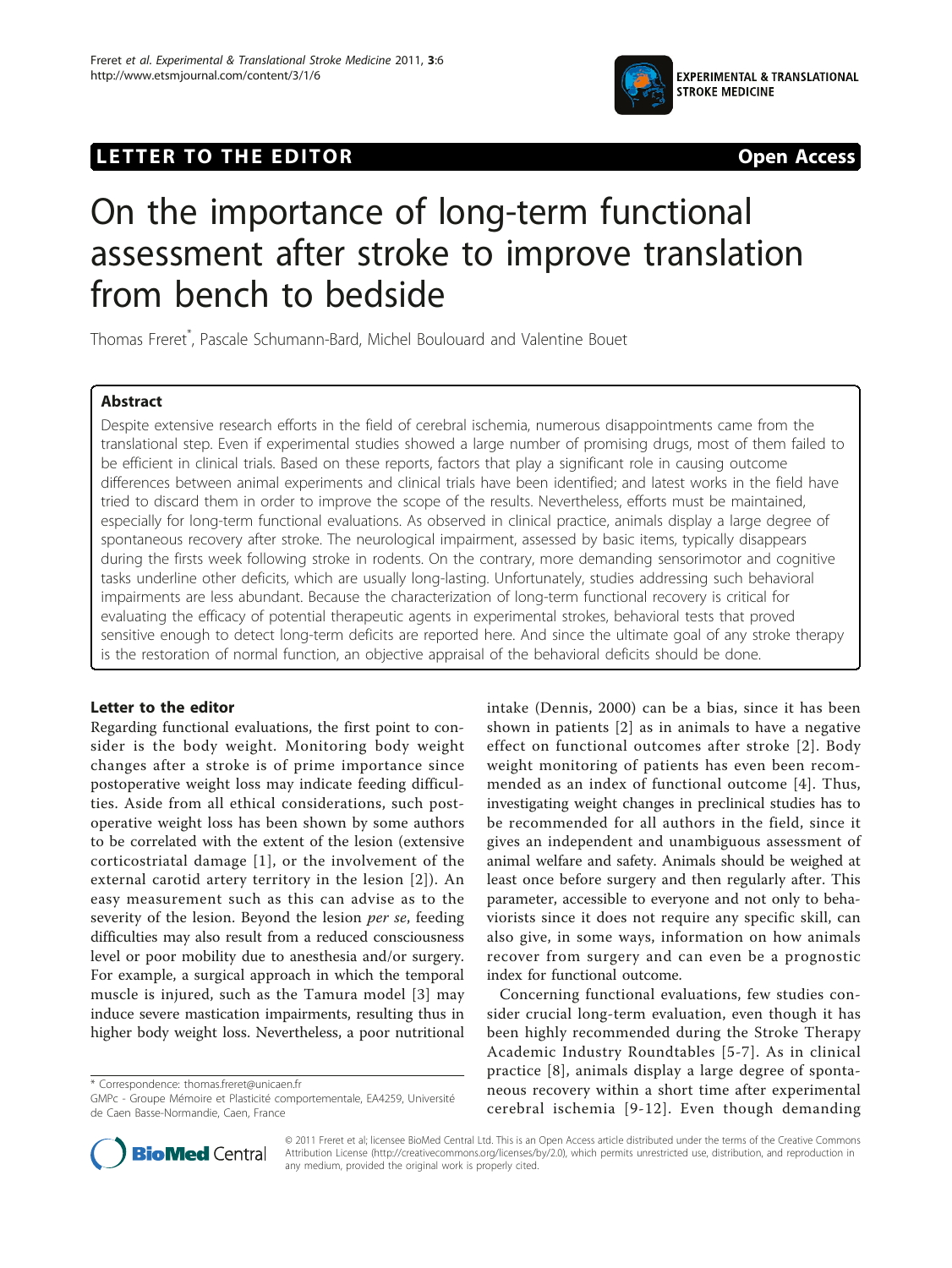<span id="page-1-0"></span>

| Table 1 Available and helpful sensorimotor tests assessing longitudinal and long-term functional recovery |  |  |
|-----------------------------------------------------------------------------------------------------------|--|--|
|                                                                                                           |  |  |

|                                              | <b>Behavioral</b><br>test                                              | <b>Brief description</b>                                                                                                                                                                                                                                                                                                                                                           | Time<br>points                                      | Advantages                                                                                                                                                    | Concerns                                                                                                                                                                                             |
|----------------------------------------------|------------------------------------------------------------------------|------------------------------------------------------------------------------------------------------------------------------------------------------------------------------------------------------------------------------------------------------------------------------------------------------------------------------------------------------------------------------------|-----------------------------------------------------|---------------------------------------------------------------------------------------------------------------------------------------------------------------|------------------------------------------------------------------------------------------------------------------------------------------------------------------------------------------------------|
| SENSORI-<br><b>MOTOR</b><br><b>FUNCTIONS</b> | Neurological<br>scales                                                 | <b>Neurological score</b> for 4 to 6 items<br>(ranking from normal motor function:<br>spontaneous walk initiation, circling<br>behavior; to normal posture at rest: limb<br>slipping arms, head tilting, hand crossing<br>the chest; or when lifted by the tail for<br>rodents only: flexion of torso and<br>controlateral forelimb, decreased of<br>controlateral forelimb grip). | Few<br>days to<br>a week<br>$[33]$                  | * Inter-species<br>comparisons: non-<br>human primate and<br>rodents (mouse, rat,<br>qerbil)<br>* Useful to access the<br>acute phase of<br>cerebral ischemia | * Requires animal contention<br>* Highly variable from a lab to another<br>according to the number of evaluation<br>criteria included and to the procedure<br>which is highly experimenter-dependant |
|                                              | Limb placing<br>test                                                   | Sensorimotor and proprioceptive<br>abilities: sensorimotor responses of<br>fore- and hindlimbs to tactile, visual, and<br>proprioceptive stimuli.                                                                                                                                                                                                                                  | Till $2 - 3$<br>weeks<br>$[34]$                     |                                                                                                                                                               |                                                                                                                                                                                                      |
|                                              | Cylinder test                                                          | Limb-use asymmetry: preference for<br>using the non-impaired forelimb for<br>weight shifting movement. Animal is<br>placed in a cylinder and limb use<br>asymmetry is observed during rearing<br>with support.                                                                                                                                                                     | Few<br>weeks<br>[35, 36]                            | * Easy to perform<br>* No need of animal<br>contention                                                                                                        | * Cannot be done in the acute phase,<br>since it needs a certain level of recovery                                                                                                                   |
|                                              | Grip strength<br>test                                                  | Muscular strength: forelimb muscular<br>strength with a Newton meter attached<br>to a triangular steel wire grasped by the<br>animal.                                                                                                                                                                                                                                              | Few<br>weeks to<br>a month<br>[37]                  | * Quantitatively<br>measured by a<br>Newton meter                                                                                                             | * Specific apparatus required                                                                                                                                                                        |
|                                              | Beam walking<br>test                                                   | <b>Locomotor function: evaluation of</b><br>forelimb and hindlimb faults while<br>traversing along a ledged tapered beam.                                                                                                                                                                                                                                                          | Few<br>weeks<br>[38, 39]                            | * Easy to perform<br>* No need of<br>expensive materials                                                                                                      | * Cannot be done until postural bias<br>and circling behaviors have not<br>disappeared                                                                                                               |
|                                              | Rotarod test<br>(constant or<br>accelerated)                           | Balance and motor coordination:<br>measure of latency to fall off a rotating<br>rod (speed of rotation can be constant<br>or increasing)                                                                                                                                                                                                                                           | weeks<br>[40, 41]                                   | * Easy to perform<br>* Quantitative<br>measures                                                                                                               | * Cost of apparatus<br>* May require a training session                                                                                                                                              |
|                                              | Adhesive<br>removal test                                               | Somatosensory and motor function:<br>measure of the requested time to sense<br>and to remove the adhesives placed on<br>the animal's body (forelimb, hindlimb or<br>snout).<br>Of note, performance at this task has<br>been shown to be strictly independent<br>of postural bias and circling behaviors                                                                           | From<br>weeks<br>$[22]$ to<br>months<br>[42, 43]    | * Inter-species<br>comparisons: non-<br>human primate and<br>rodents (mouse, rat,<br>gerbil)                                                                  | * May require a training session<br>* Requires animal contention                                                                                                                                     |
|                                              | Reach to<br>grasp test/<br>Skilled<br>reaching test/<br>staircase test | Forelimb ability and dexterity:<br>measure of the ability to reach food<br>pellets                                                                                                                                                                                                                                                                                                 | From<br>weeks<br>[44, 45]<br>to<br>months<br>$[43]$ | * Inter-species<br>comparisons: non-<br>human primate and<br>rodents (mice, rat)<br>* independent<br>forelimb reaching<br>ability                             | * Requires a food restriction<br>* Time-consuming<br>* May require a training session                                                                                                                |
| <b>MNESIC</b><br><b>FUNCTIONS</b>            | Morris water<br>maze                                                   | Spatial memory task: Measure of the<br>required distance and time, to get to a<br>escape platform, hidden under the<br>surface of the water in a circular pool<br>tank                                                                                                                                                                                                             | weeks<br>$[46]$                                     | * Highly develop<br>since 80's, numerous<br>protocols existing<br>that can fit all request                                                                    | * Require a training session for the<br>learning phase and a retention phase<br>* Require a dedicated room to lodge<br>the pool<br>* Require a software for the tracking of<br>the animal            |
|                                              | Passive<br>avoidance                                                   | Fear-motivated task: animal learns to<br>refrain from stepping through a door to<br>an apparently safer but previously<br>punished dark compartment                                                                                                                                                                                                                                | From<br>days[47]<br>to weeks<br>$[46]$              | * One-trial task with<br>no need to learn a<br>rule                                                                                                           | * Require electrical foot shock that may<br>interfere with other behavioral test                                                                                                                     |
|                                              | Object<br>recognition<br>test                                          | Non-spatial memory task: Measure of<br>spontaneous tendency of rodents to<br>spend more time exploring a novel<br>object than a familiar one.                                                                                                                                                                                                                                      | weeks<br>$[48]$                                     | * One-trial task with<br>no need to learn a<br>rule                                                                                                           |                                                                                                                                                                                                      |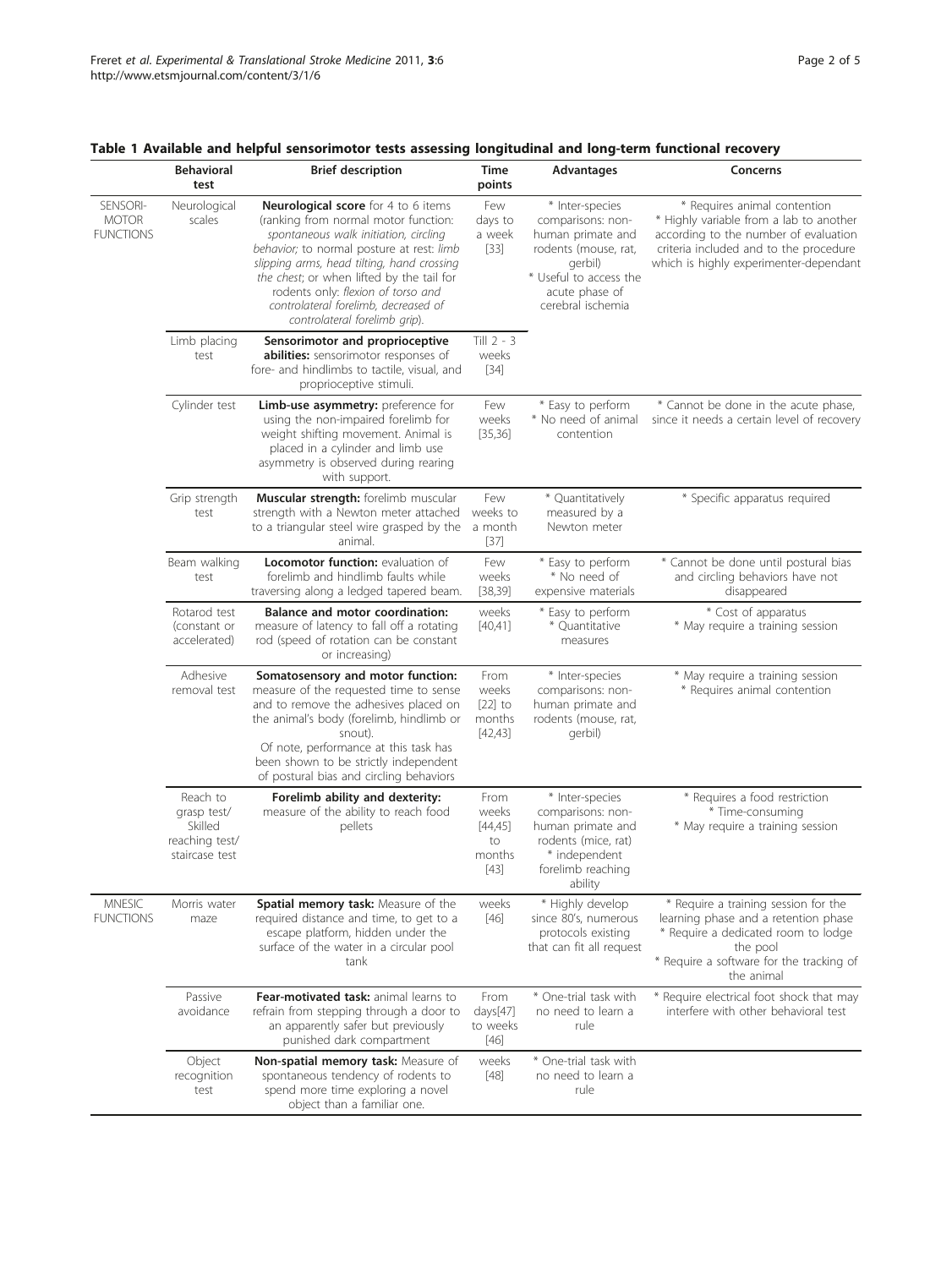| EMOTIONAL-<br><b>TRAIT</b> | Elevated plus<br>maze | Anxiety-related behaviour: measure of<br>the time spent in anxiogenous (open) vs<br>safe (close) arms of a labyrinth        | Few<br>months<br>$[27]$ | * Easy to perform<br>* Inter-species<br>comparison (mouse,<br>rat) | * Cannot be done until postural bias<br>and circling behaviors have not<br>disappeared |
|----------------------------|-----------------------|-----------------------------------------------------------------------------------------------------------------------------|-------------------------|--------------------------------------------------------------------|----------------------------------------------------------------------------------------|
|                            | Black & white<br>box  | Anxiety-related behaviour: measure of<br>the preference to stay in a dark vs<br>illuminated compartment of a double-<br>box |                         |                                                                    |                                                                                        |

<span id="page-2-0"></span>Table 1 Available and helpful sensorimotor tests assessing longitudinal and long-term functional recovery (Continued)

Time points when behavioral tests can discern sham-operated from stroked animals are given as an indication for a typical 30-50% lesion size.

sensorimotor and cognitive tasks are powerful in revealing tiny deficits, long-term studies addressing such behaviors are unfortunately not very abundant. The characterization of long-term functional recovery is critical for evaluating the efficacy of potential therapeutic agents in an experimental stroke. Both acute (few days) and long-term (several weeks or months) evaluations have to be addressed in order to demonstrate a stable neuroprotection, and not only a slowing down of the lesion evolution [[13](#page-3-0),[14](#page-3-0)]. The issue of including behavioral assessments in animal stroke studies becomes even more critical with the recent interest in neurorestorative strategies, which requires a longer period of administration than classical treatments. Effectiveness of such strategies is more likely observable *via* changes in synapse number and dendritic structure, for example, than by changes in infarct volume [[15](#page-3-0),[16](#page-3-0)]. Since the ultimate goal of any stroke therapy is the restoration of functions that allow for a normal daily life of patients; an objective appraisal of the behavioral deficits should be done. Stroke-induced functional impairments can be divided into acute (pointing out effects of drugs on the rate of recovery - days or weeks) and long-term (pointing out the effects of drugs on the extent of recovery several weeks to months). Ideally, a set of several different tests has to be performed to gather complementary information (see table [1](#page-1-0): behavioral tests and timepoints are given as an indication, and need to be adjusted according to the species/strain and the stroke model used). Several behavioral tests have been applied to ischemia research in regards to clinical criteria, from the simplest which measures global neurological status or motor reflexes (i.e. neurological score [[17\]](#page-3-0), limb placing test [[18](#page-3-0)], cylinder test [\[19\]](#page-3-0) - useful to assess an acute phase after stroke) to more complex tests assessing sensory and motor functions (i.e. adhesive removal [[20\]](#page-3-0) and rotarod or staircase [[19,21-25](#page-3-0)]) - that are more relevant for the long-term phase. Similarly, cognitive tests such as those assessing memory functions are preferentially used for later time points because they require normalized motor functions [[19](#page-3-0),[22](#page-3-0),[26](#page-3-0)-[28\]](#page-3-0). These behavioral tests have to be carefully chosen in accordance with the drugs tested and the nature of the targeted cerebral structures. Except from that of Winter

and colleagues [[27](#page-3-0)], very few publications deal with stoke-induced disturbances in emotional behavior. Because anatomical and functional brain regions are affected on a different timescale, and because treatments may also differentially affect those regions, it is our view and that of others [[29](#page-3-0)] that direct (cortex, striatum) or indirect (thalamus) anatomical substrates hit during stroke, rather than global brain lesions, may be critical determinants of behavioral impairments and outcome.

Whereas the correlation between acute histological lesions and early behavioral impairment is well documented[24], less is known about the long-term evolution of this relationship. Correlation studies have to take into account the different brain structures, primarily or secondarily affected by stroke, in order to bring a better understanding of their involvement in behavioral impairments [[23](#page-3-0),[25,30](#page-3-0)]. Additionally, the development of non-invasive methods (such as MRI) allowing longitudinal assessment of the evolution of the lesion may bring new insights to understanding the mechanisms underlying spontaneous functional recovery [[31\]](#page-3-0). Longitudinal correlations must then be promoted since therapeutic agents targeting those mechanisms will free us from the current mandatory 3 to 6 hour therapeutic window.

The use of clinically relevant models taking into account associated factors and/or pathologies (i.e. aging [32], arterial hypertension, diabetes, ..) have, moreover, to be reinforced in the incoming studies. As such, the post-ischemic recovery may be different, depending on the presence of these aggravating factors.

## Conflict of interests

The authors declare that they have no competing interests.

#### Acknowledgements

Authors want to thank Kate Stanton for the English editing.

Received: 22 February 2011 Accepted: 18 June 2011 Published: 18 June 2011

#### References

1. Virtanen T, Jolkkonen J, Sivenius J: [Re: External carotid artery territory](http://www.ncbi.nlm.nih.gov/pubmed/14671232?dopt=Abstract) [ischemia impairs outcome in the endovascular filament model of](http://www.ncbi.nlm.nih.gov/pubmed/14671232?dopt=Abstract)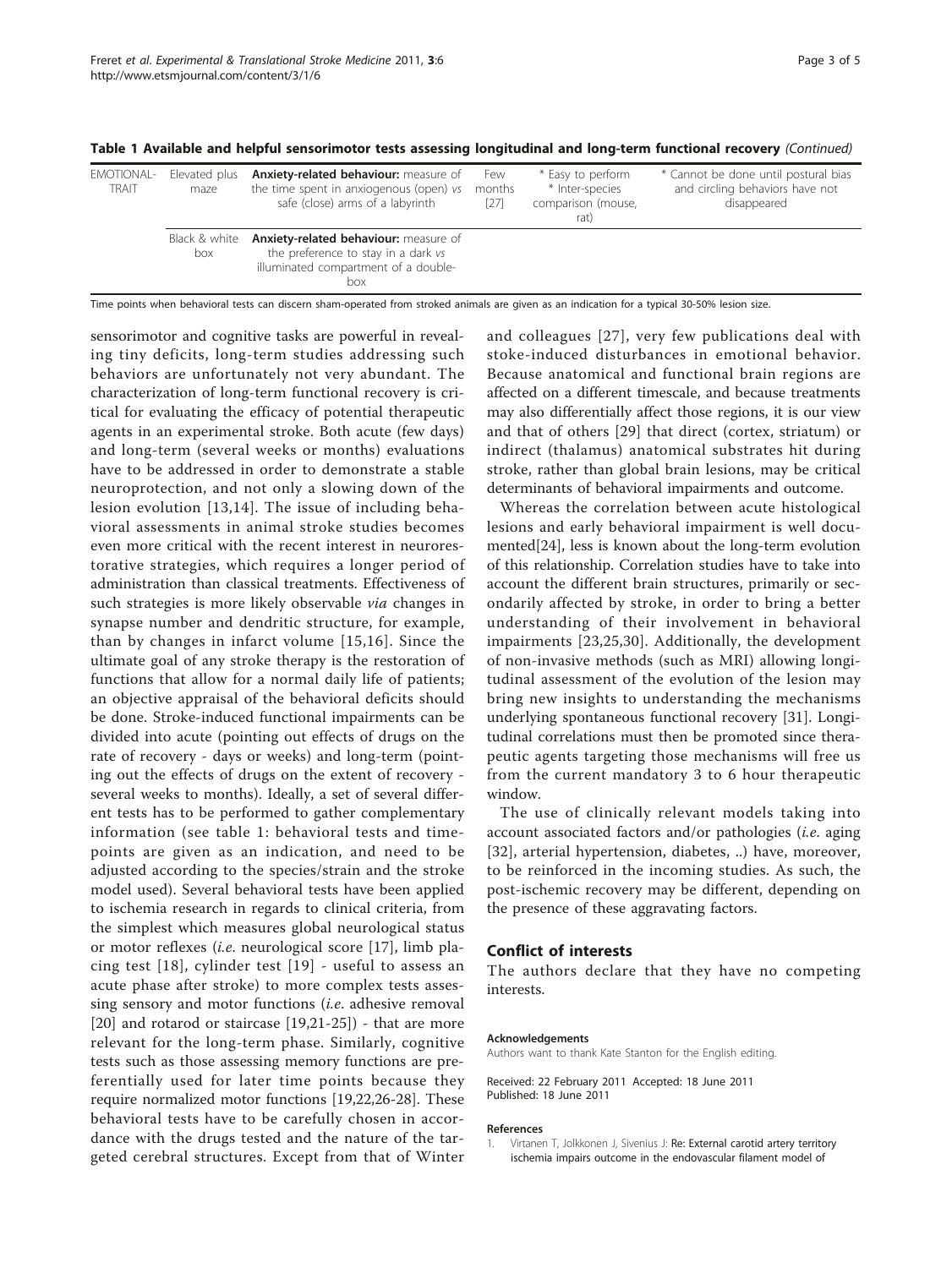<span id="page-3-0"></span>[middle cerebral artery occlusion in rats.](http://www.ncbi.nlm.nih.gov/pubmed/14671232?dopt=Abstract) Stroke 2004, 35:e9-10, author reply e9-10.

- 2. Dittmar M, Spruss T, Schuierer G, Horn M: [External carotid artery territory](http://www.ncbi.nlm.nih.gov/pubmed/12893948?dopt=Abstract) [ischemia impairs outcome in the endovascular filament model of](http://www.ncbi.nlm.nih.gov/pubmed/12893948?dopt=Abstract) [middle cerebral artery occlusion in rats.](http://www.ncbi.nlm.nih.gov/pubmed/12893948?dopt=Abstract) Stroke 2003, 34:2252-7.
- Tamura A, Graham DI, McCulloch J, Teasdale GM: [Focal cerebral ischaemia](http://www.ncbi.nlm.nih.gov/pubmed/7328138?dopt=Abstract) [in the rat: 1. Description of technique and early neuropathological](http://www.ncbi.nlm.nih.gov/pubmed/7328138?dopt=Abstract) [consequences following middle cerebral artery occlusion.](http://www.ncbi.nlm.nih.gov/pubmed/7328138?dopt=Abstract) J Cereb Blood Flow Metab 1981, 1:53-60.
- 4. Jonsson AC, Lindgren I, Norrving B, Lindgren A: Weight loss after stroke: a population-based study from the Lund Stroke Register. Stroke 2008, 918-23.
- Wahlgren NG, Ahmed N: [Neuroprotection in cerebral ischaemia: facts and](http://www.ncbi.nlm.nih.gov/pubmed/14707415?dopt=Abstract) fancies–[the need for new approaches.](http://www.ncbi.nlm.nih.gov/pubmed/14707415?dopt=Abstract) Cerebrovasc Dis 2004, 17(Suppl 1):153-66.
- Green AR: [Why do neuroprotective drugs that are so promising in](http://www.ncbi.nlm.nih.gov/pubmed/12366397?dopt=Abstract) [animals fail in the clinic? An industry perspective.](http://www.ncbi.nlm.nih.gov/pubmed/12366397?dopt=Abstract) Clin Exp Pharmacol Physiol 2002, 29:1030-4.
- 7. Fisher M, Hanley DF, Howard G, Jauch EC, Warach S: [Recommendations](http://www.ncbi.nlm.nih.gov/pubmed/17204668?dopt=Abstract) [from the STAIR V meeting on acute stroke trials, technology and](http://www.ncbi.nlm.nih.gov/pubmed/17204668?dopt=Abstract) [outcomes.](http://www.ncbi.nlm.nih.gov/pubmed/17204668?dopt=Abstract) Stroke 2007, 38:245-8.
- 8. Rothrock JF, Clark WM, Lyden PD: [Spontaneous early improvement](http://www.ncbi.nlm.nih.gov/pubmed/7631337?dopt=Abstract) [following ischemic stroke.](http://www.ncbi.nlm.nih.gov/pubmed/7631337?dopt=Abstract) Stroke 1995, 26:1358-60.
- 9. Hunter AJ, Mackay KB, Rogers DC: [To what extent have functional studies](http://www.ncbi.nlm.nih.gov/pubmed/9550943?dopt=Abstract) [of ischaemia in animals been useful in the assessment of potential](http://www.ncbi.nlm.nih.gov/pubmed/9550943?dopt=Abstract) [neuroprotective agents?](http://www.ncbi.nlm.nih.gov/pubmed/9550943?dopt=Abstract) Trends Pharmacol Sci 1998, 19:59-66.
- 10. Roof RL, Schielke GP, Ren X, Hall ED: [A comparison of long-term](http://www.ncbi.nlm.nih.gov/pubmed/11692030?dopt=Abstract) [functional outcome after 2 middle cerebral artery occlusion models in](http://www.ncbi.nlm.nih.gov/pubmed/11692030?dopt=Abstract) [rats.](http://www.ncbi.nlm.nih.gov/pubmed/11692030?dopt=Abstract) Stroke 2001, 32:2648-57.
- 11. Zausinger S, Hungerhuber E, Baethmann A, Reulen H, Schmid-Elsaesser R: [Neurological impairment in rats after transient middle cerebral artery](http://www.ncbi.nlm.nih.gov/pubmed/10773197?dopt=Abstract) [occlusion: a comparative study under various treatment paradigms.](http://www.ncbi.nlm.nih.gov/pubmed/10773197?dopt=Abstract) Brain Res 2000, 863:94-105.
- 12. Zhang L, Chen J, Li Y, Zhang ZG, Chopp M: [Quantitative measurement of](http://www.ncbi.nlm.nih.gov/pubmed/10727700?dopt=Abstract) [motor and somatosensory impairments after mild \(30 min\) and severe](http://www.ncbi.nlm.nih.gov/pubmed/10727700?dopt=Abstract) [\(2 h\) transient middle cerebral artery occlusion in rats.](http://www.ncbi.nlm.nih.gov/pubmed/10727700?dopt=Abstract) J Neurol Sci 2000, 174:141-6.
- 13. Valtysson J, Hillered L, Andine P, Hagberg H, Persson L: Neuropathological endpoints in experimental stroke pharmacotherapy: the importance of both early and late evaluation. Acta Neurochir (Wien) 1994, 129:58-63.
- 14. Corbett D, Nurse S: [The problem of assessing effective neuroprotection](http://www.ncbi.nlm.nih.gov/pubmed/9550190?dopt=Abstract) [in experimental cerebral ischemia.](http://www.ncbi.nlm.nih.gov/pubmed/9550190?dopt=Abstract) Prog Neurobiol 1998, 54:531-48.
- 15. Biernaskie J, Corbett D: [Enriched rehabilitative training promotes](http://www.ncbi.nlm.nih.gov/pubmed/11438602?dopt=Abstract) [improved forelimb motor function and enhanced dendritic growth after](http://www.ncbi.nlm.nih.gov/pubmed/11438602?dopt=Abstract) [focal ischemic injury.](http://www.ncbi.nlm.nih.gov/pubmed/11438602?dopt=Abstract) J Neurosci 2001, 21:5272-80.
- 16. Kawamata T, Alexis NE, Dietrich WD, Finklestein SP: [Intracisternal basic](http://www.ncbi.nlm.nih.gov/pubmed/8964792?dopt=Abstract) [fibroblast growth factor \(bFGF\) enhances behavioral recovery following](http://www.ncbi.nlm.nih.gov/pubmed/8964792?dopt=Abstract) [focal cerebral infarction in the rat.](http://www.ncbi.nlm.nih.gov/pubmed/8964792?dopt=Abstract) J Cereb Blood Flow Metab 1996, 16:542-7.
- 17. Bederson JB, Pitts LH, Tsuji M, Nishimura MC, Davis RL, Bartkowski H: [Rat](http://www.ncbi.nlm.nih.gov/pubmed/3715945?dopt=Abstract) [middle cerebral artery occlusion: evaluation of the model and](http://www.ncbi.nlm.nih.gov/pubmed/3715945?dopt=Abstract) [development of a neurologic examination.](http://www.ncbi.nlm.nih.gov/pubmed/3715945?dopt=Abstract) Stroke 1986, 17:472-6.
- 18. De Ryck M, Van Reempts J, Borgers M, Wauquier A, Janssen PA: [Photochemical stroke model: flunarizine prevents sensorimotor deficits](http://www.ncbi.nlm.nih.gov/pubmed/2799870?dopt=Abstract) [after neocortical infarcts in rats.](http://www.ncbi.nlm.nih.gov/pubmed/2799870?dopt=Abstract) Stroke 1989, 20:1383-90.
- 19. Bouet V, Freret T, Toutain J, Divoux D, Boulouard M, Schumann-Bard P: [Sensorimotor and cognitive deficits after transient middle cerebral](http://www.ncbi.nlm.nih.gov/pubmed/17067578?dopt=Abstract) [artery occlusion in the mouse.](http://www.ncbi.nlm.nih.gov/pubmed/17067578?dopt=Abstract) Exp Neurol 2007, 203:555-67.
- 20. Bouet V, Boulouard M, Toutain J, Divoux D, Bernaudin M, Schumann-Bard P, Freret T: [The adhesive removal test: a sensitive method to assess](http://www.ncbi.nlm.nih.gov/pubmed/19798088?dopt=Abstract) [sensorimotor deficits in mice.](http://www.ncbi.nlm.nih.gov/pubmed/19798088?dopt=Abstract) Nat Protoc 2009, 4:1560-4.
- 21. Modo M, Stroemer RP, Tang E, Veizovic T, Sowniski P, Hodges H: [Neurological sequelae and long-term behavioural assessment of rats](http://www.ncbi.nlm.nih.gov/pubmed/11163416?dopt=Abstract) [with transient middle cerebral artery occlusion.](http://www.ncbi.nlm.nih.gov/pubmed/11163416?dopt=Abstract) J Neurosci Methods 2000, 104:99-109.
- 22. Freret T, Bouet V, Leconte C, Roussel S, Chazalviel L, Divoux D, Schumann-Bard P, Boulouard M: [Behavioral deficits after distal focal cerebral](http://www.ncbi.nlm.nih.gov/pubmed/19170448?dopt=Abstract) [ischemia in mice: Usefulness of adhesive removal test.](http://www.ncbi.nlm.nih.gov/pubmed/19170448?dopt=Abstract) Behav Neurosci 2009, 123:224-30.
- 23. Freret T, Chazalviel L, Roussel S, Bernaudin M, Schumann-Bard P, Boulouard M: [Long-term functional outcome following transient middle](http://www.ncbi.nlm.nih.gov/pubmed/17201474?dopt=Abstract)

[cerebral artery occlusion in the rat: correlation between brain damage](http://www.ncbi.nlm.nih.gov/pubmed/17201474?dopt=Abstract) [and behavioral impairment.](http://www.ncbi.nlm.nih.gov/pubmed/17201474?dopt=Abstract) Behav Neurosci 2006, 120:1285-98.

- 24. Rogers DC, Campbell CA, Stretton JL, Mackay KB: [Correlation between](http://www.ncbi.nlm.nih.gov/pubmed/9341719?dopt=Abstract) [motor impairment and infarct volume after permanent and transient](http://www.ncbi.nlm.nih.gov/pubmed/9341719?dopt=Abstract) [middle cerebral artery occlusion in the rat.](http://www.ncbi.nlm.nih.gov/pubmed/9341719?dopt=Abstract) Stroke 1997, 28:2060-5, discussion 2066.
- 25. Grabowski M, Brundin P, Johansson BB: [Paw-reaching, sensorimotor, and](http://www.ncbi.nlm.nih.gov/pubmed/8506561?dopt=Abstract) [rotational behavior after brain infarction in rats.](http://www.ncbi.nlm.nih.gov/pubmed/8506561?dopt=Abstract) Stroke 1993, 24:889-95.
- 26. Borlongan CV, Cahill DW, Sanberg PR: [Locomotor and passive avoidance](http://www.ncbi.nlm.nih.gov/pubmed/8577887?dopt=Abstract) [deficits following occlusion of the middle cerebral artery.](http://www.ncbi.nlm.nih.gov/pubmed/8577887?dopt=Abstract) Physiol Behav 1995, 58:909-17.
- 27. Winter B, Juckel G, Viktorov I, Katchanov J, Gietz A, Sohr R, Balkaya M, Hortnagl H, Endres M: [Anxious and hyperactive phenotype following](http://www.ncbi.nlm.nih.gov/pubmed/15866557?dopt=Abstract) [brief ischemic episodes in mice.](http://www.ncbi.nlm.nih.gov/pubmed/15866557?dopt=Abstract) Biol Psychiatry 2005, 57:1166-75.
- 28. DeVries AC, Nelson RJ, Traystman RJ, Hurn PD: [Cognitive and behavioral](http://www.ncbi.nlm.nih.gov/pubmed/11445138?dopt=Abstract) [assessment in experimental stroke research: will it prove useful?](http://www.ncbi.nlm.nih.gov/pubmed/11445138?dopt=Abstract) Neurosci Biobehav Rev 2001, 25:325-42.
- 29. Virley D, Beech JS, Smart SC, Williams SC, Hodges H, Hunter AJ: [A temporal](http://www.ncbi.nlm.nih.gov/pubmed/10724121?dopt=Abstract) [MRI assessment of neuropathology after transient middle cerebral artery](http://www.ncbi.nlm.nih.gov/pubmed/10724121?dopt=Abstract) [occlusion in the rat: correlations with behavior.](http://www.ncbi.nlm.nih.gov/pubmed/10724121?dopt=Abstract) J Cereb Blood Flow Metab 2000, 20:563-82.
- 30. Hudzik TJ, Borrelli A, Bialobok P, Widzowski D, Sydserff S, Howell A, Gendron P, Corbett D, Miller J, Palmer GC: [Long-term functional end](http://www.ncbi.nlm.nih.gov/pubmed/10683498?dopt=Abstract) [points following middle cerebral artery occlusion in the rat.](http://www.ncbi.nlm.nih.gov/pubmed/10683498?dopt=Abstract) Pharmacol Biochem Behav 2000, 65:553-62.
- 31. van Meer MP, van der Marel K, Wang K, Otte WM, El Bouazati S, Roeling TA, Viergever MA, Berkelbach van der Sprenkel JW, Dijkhuizen RM: [Recovery of](http://www.ncbi.nlm.nih.gov/pubmed/20237267?dopt=Abstract) [sensorimotor function after experimental stroke correlates with](http://www.ncbi.nlm.nih.gov/pubmed/20237267?dopt=Abstract) [restoration of resting-state interhemispheric functional connectivity.](http://www.ncbi.nlm.nih.gov/pubmed/20237267?dopt=Abstract) J Neurosci 2010, 30:3964-72.
- 32. Moore TL, Killiany RJ, Pessina MA, Moss MB, Finklestein SP, Rosene DL: Recovery from ischemia in the middle-aged brain: a nonhuman primate model. Neurobiol Aging 2011.
- 33. Encarnacion A, Horie N, Keren-Gill H, Bliss TM, Steinberg GK, Shamloo M: [Long-term behavioral assessment of function in an experimental model](http://www.ncbi.nlm.nih.gov/pubmed/21256866?dopt=Abstract) [for ischemic stroke.](http://www.ncbi.nlm.nih.gov/pubmed/21256866?dopt=Abstract) J Neurosci Methods 2011, 196:247-57.
- 34. Dijkhuizen RM, Ren J, Mandeville JB, Wu O, Ozdag FM, Moskowitz MA, Rosen BR, Finklestein SP: [Functional magnetic resonance imaging of](http://www.ncbi.nlm.nih.gov/pubmed/11606760?dopt=Abstract) [reorganization in rat brain after stroke.](http://www.ncbi.nlm.nih.gov/pubmed/11606760?dopt=Abstract) Proc Natl Acad Sci USA 2001, 98:12766-71.
- 35. Rogalewski A, Dittgen T, Klugmann M, Kirsch F, Kruger C, Pitzer C, Minnerup J, Schabitz WR, Schneider A: [Semaphorin 6A improves](http://www.ncbi.nlm.nih.gov/pubmed/20505770?dopt=Abstract) [functional recovery in conjunction with motor training after cerebral](http://www.ncbi.nlm.nih.gov/pubmed/20505770?dopt=Abstract) [ischemia.](http://www.ncbi.nlm.nih.gov/pubmed/20505770?dopt=Abstract) PLoS One 2010, 5:e10737.
- 36. Hicks AU, Hewlett K, Windle V, Chernenko G, Ploughman M, Jolkkonen J, Weiss S, Corbett D: [Enriched environment enhances transplanted](http://www.ncbi.nlm.nih.gov/pubmed/17320299?dopt=Abstract) [subventricular zone stem cell migration and functional recovery after](http://www.ncbi.nlm.nih.gov/pubmed/17320299?dopt=Abstract) [stroke.](http://www.ncbi.nlm.nih.gov/pubmed/17320299?dopt=Abstract) Neuroscience 2007, 146:31-40.
- 37. Reitmeir R, Kilic E, Kilic U, Bacigaluppi M, ElAli A, Salani G, Pluchino S, Gassmann M, Hermann DM: [Post-acute delivery of erythropoietin](http://www.ncbi.nlm.nih.gov/pubmed/21186263?dopt=Abstract) [induces stroke recovery by promoting perilesional tissue](http://www.ncbi.nlm.nih.gov/pubmed/21186263?dopt=Abstract) [remodelling and contralesional pyramidal tract plasticity.](http://www.ncbi.nlm.nih.gov/pubmed/21186263?dopt=Abstract) Brain 2011, 134:84-99.
- 38. Brown AW, Bjelke B, Fuxe K: [Motor response to amphetamine treatment,](http://www.ncbi.nlm.nih.gov/pubmed/15473984?dopt=Abstract) [task-specific training, and limited motor experience in a postacute](http://www.ncbi.nlm.nih.gov/pubmed/15473984?dopt=Abstract) [animal stroke model.](http://www.ncbi.nlm.nih.gov/pubmed/15473984?dopt=Abstract) Exp Neurol 2004, 190:102-8.
- 39. Hatinen S, Sairanen M, Sirvio J, Jolkkonen J: [Improved sensorimotor](http://www.ncbi.nlm.nih.gov/pubmed/19096137?dopt=Abstract) [function by rolipram following focal cerebral ischemia in rats.](http://www.ncbi.nlm.nih.gov/pubmed/19096137?dopt=Abstract) Restor Neurol Neurosci 2008, 26:493-9.
- 40. Jin K, Wang X, Xie L, Mao XO, Greenberg DA: [Transgenic ablation of](http://www.ncbi.nlm.nih.gov/pubmed/20385829?dopt=Abstract) [doublecortin-expressing cells suppresses adult neurogenesis and](http://www.ncbi.nlm.nih.gov/pubmed/20385829?dopt=Abstract) [worsens stroke outcome in mice.](http://www.ncbi.nlm.nih.gov/pubmed/20385829?dopt=Abstract) Proc Natl Acad Sci USA 2010, 107:7993-8.
- 41. Ferrara A, El Bejaoui S, Seyen S, Tirelli E, Plumier JC: [The usefulness of](http://www.ncbi.nlm.nih.gov/pubmed/19686784?dopt=Abstract) [operant conditioning procedures to assess long-lasting deficits following](http://www.ncbi.nlm.nih.gov/pubmed/19686784?dopt=Abstract) [transient focal ischemia in mice.](http://www.ncbi.nlm.nih.gov/pubmed/19686784?dopt=Abstract) Behav Brain Res 2009, 205:525-34.
- 42. Leconte C, Tixier E, Freret T, Toutain J, Saulnier R, Boulouard M, Roussel S, Schumann-Bard P, Bernaudin M: Delayed Hypoxic Postconditioning Protects Against Cerebral Ischemia in the Mouse. Stroke 2009.
- 43. Freret T, Valable S, Chazalviel L, Saulnier R, Mackenzie ET, Petit E, Bernaudin M, Boulouard M, Schumann-Bard P: [Delayed administration of](http://www.ncbi.nlm.nih.gov/pubmed/16623832?dopt=Abstract) [deferoxamine reduces brain damage and promotes functional recovery](http://www.ncbi.nlm.nih.gov/pubmed/16623832?dopt=Abstract)